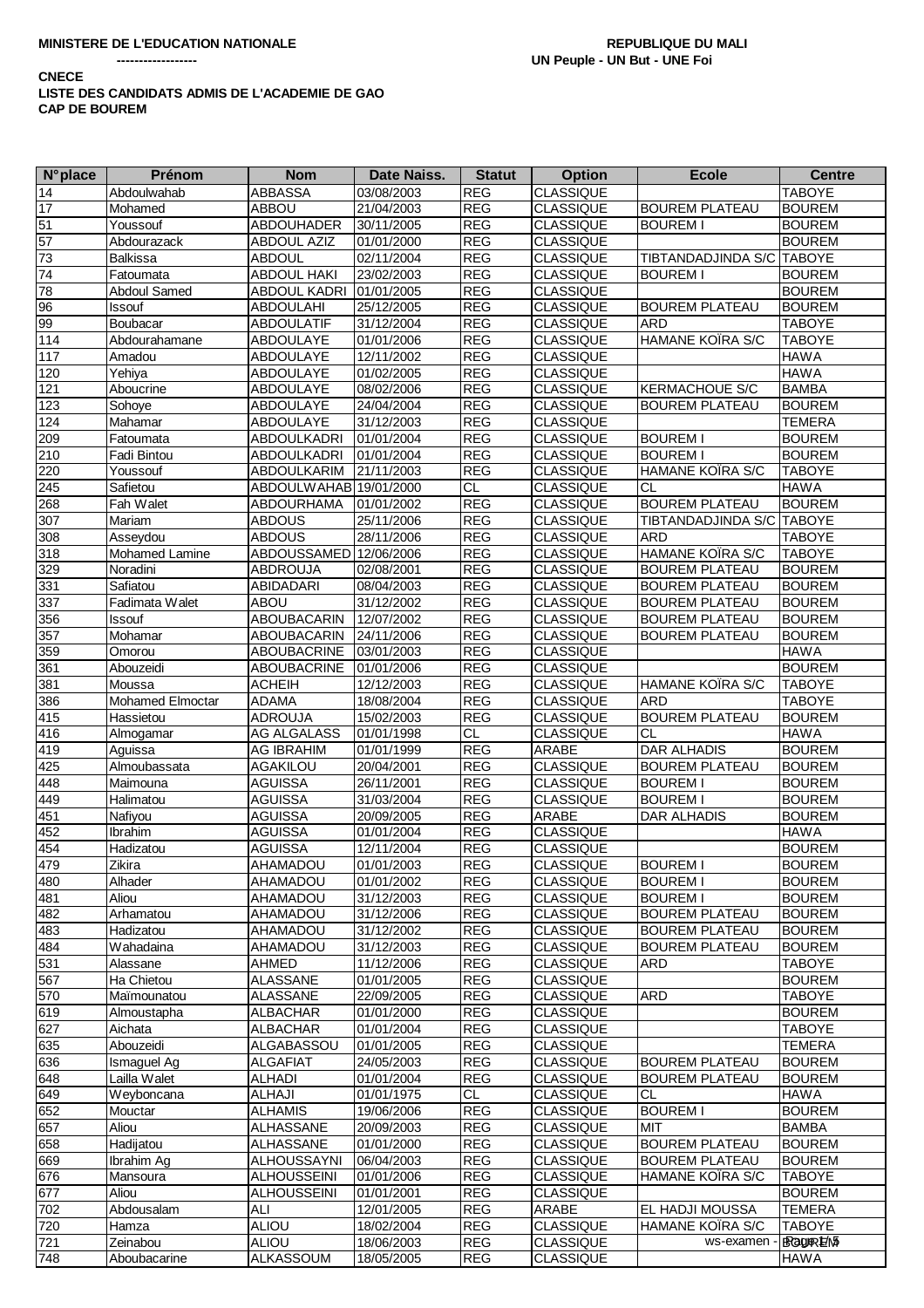**CNECE** 

## LISTE DES CANDIDATS ADMIS DE L'ACADEMIE DE GAO **CAP DE BOUREM**

| $N^{\circ}$ place | <b>Prénom</b>      | <b>Nom</b>             | Date Naiss. | <b>Statut</b> | <b>Option</b>    | <b>Ecole</b>                     | <b>Centre</b> |
|-------------------|--------------------|------------------------|-------------|---------------|------------------|----------------------------------|---------------|
| 753               | Fatoumata          | <b>ALMAHADI</b>        | 01/01/2005  | <b>REG</b>    | <b>CLASSIQUE</b> | TIBTANDADJINDA S/C TABOYE        |               |
| 759               | Abdourazack        | ALMAHAMOUD             | 01/01/2003  | <b>REG</b>    | <b>CLASSIQUE</b> |                                  | <b>BOUREM</b> |
| 778               | Abdoulkadri        | <b>ALMAIMOUNE</b>      | 12/08/2005  | <b>REG</b>    | <b>CLASSIQUE</b> | <b>HAMANE KOIRA S/C</b>          | <b>TABOYE</b> |
| 783               | Aboubacrine        | ALMASSOUD              | 01/01/2005  | <b>REG</b>    | <b>CLASSIQUE</b> |                                  | <b>HAWA</b>   |
| 788               |                    | <b>ALMOU</b>           | 31/12/2002  |               | <b>CLASSIQUE</b> |                                  |               |
|                   | Sidi Elmoctar      |                        |             | <b>REG</b>    |                  |                                  | <b>BOUREM</b> |
| 799               | Hamssatou          | <b>ALMOUSTAPHA</b>     | 01/01/2002  | <b>REG</b>    | <b>CLASSIQUE</b> | TIBTANDADJINDA S/C TABOYE        |               |
| 800               | Zouerata           | ALMOUSTAPHA 10/05/2005 |             | <b>REG</b>    | <b>CLASSIQUE</b> |                                  | <b>HAWA</b>   |
| 801               | Boubacar           | ALMOUSTAPHA 04/10/2002 |             | <b>REG</b>    | <b>CLASSIQUE</b> | <b>MIT</b>                       | <b>BAMBA</b>  |
| 862               | Handounata         | <b>ARBONCANA</b>       | 19/10/2003  | <b>REG</b>    | <b>CLASSIQUE</b> | <b>BOUREM PLATEAU</b>            | <b>BOUREM</b> |
| 883               | Abdourahamane      | ASSAGAIDOU             | 01/01/2005  | <b>REG</b>    | CLASSIQUE        | TIBTANDADJINDA S/C TABOYE        |               |
| 904               | Amadou             | ASSEYDOU               | 13/03/2002  | <b>REG</b>    | <b>CLASSIQUE</b> | <b>BOUREM I</b>                  | <b>BOUREM</b> |
| 905               | Ahmadou            | ASSEYDOU               | 01/01/2002  | <b>REG</b>    | <b>CLASSIQUE</b> |                                  | <b>BOUREM</b> |
| 906               | Halidou            | ASSEYDOU               | 01/01/2004  | <b>REG</b>    | <b>CLASSIQUE</b> |                                  | <b>BOUREM</b> |
| 911               | Hamsatou           | <b>ASSOULTANE</b>      | 02/11/2004  | <b>REG</b>    | <b>CLASSIQUE</b> | HAMANE KOIRA S/C                 | <b>TABOYE</b> |
| 917               |                    |                        |             |               |                  |                                  |               |
|                   | Jemi               | <b>ATTAHER</b>         | 30/09/2001  | <b>REG</b>    | <b>CLASSIQUE</b> | <b>BOUREM I</b>                  | <b>BOUREM</b> |
| 919               | Oumar              | <b>ATTAHER</b>         | 10/05/2002  | <b>REG</b>    | <b>CLASSIQUE</b> | <b>BOUREM PLATEAU</b>            | <b>BOUREM</b> |
| 920               | Abdoulhamidou      | <b>ATTAHER</b>         | 13/11/2001  | <b>REG</b>    | <b>CLASSIQUE</b> |                                  | <b>TEMERA</b> |
| 921               | Makata             | <b>ATTAHER</b>         | 01/01/2004  | <b>REG</b>    | <b>CLASSIQUE</b> | <b>BARIA S/C</b>                 | <b>BOUREM</b> |
| 946               | Zeinabou Walet     | <b>BABBA</b>           | 31/12/2003  | <b>REG</b>    | <b>CLASSIQUE</b> | <b>BOUREM PLATEAU</b>            | <b>BOUREM</b> |
| 947               | Ahmed              | <b>BABY</b>            | 31/05/2005  | <b>REG</b>    | <b>CLASSIQUE</b> | <b>BOUREM PLATEAU</b>            | <b>BOUREM</b> |
| 948               | Amadou Sadou       | <b>BABY</b>            | 02/09/2003  | <b>REG</b>    | <b>CLASSIQUE</b> | <b>BOUREM PLATEAU</b>            | <b>BOUREM</b> |
| 949               | Abdoul Aziz Ould   | <b>BABY</b>            | 15/03/2006  | <b>REG</b>    | <b>CLASSIQUE</b> | <b>BOUREM PLATEAU</b>            | <b>BOUREM</b> |
| 958               | Ahamadou           | <b>BADI</b>            | 20/11/2005  | <b>REG</b>    | <b>CLASSIQUE</b> | <b>HAMANE KOIRA S/C</b>          | <b>TABOYE</b> |
| 961               | Issa               | <b>BAGAYOKO</b>        | 09/06/2005  | <b>REG</b>    | <b>CLASSIQUE</b> |                                  | <b>HAWA</b>   |
|                   |                    |                        |             |               |                  |                                  |               |
| 971               | Adama Assadou      | <b>BARAZO</b>          | 16/04/2003  | <b>REG</b>    | <b>CLASSIQUE</b> | <b>MIT</b>                       | <b>BAMBA</b>  |
| 977               | Fatoumata          | <b>BIGA</b>            | 08/09/2003  | <b>REG</b>    | <b>CLASSIQUE</b> | <b>BOUREM I</b>                  | <b>BOUREM</b> |
| 1000              | Sohoye             | <b>BOSSOU</b>          | 01/01/2005  | <b>REG</b>    | <b>CLASSIQUE</b> |                                  | <b>BOUREM</b> |
| 1060              | Lalla              | CHAGAIBOUNE            | 14/01/2007  | <b>REG</b>    | <b>CLASSIQUE</b> | <b>BOUREM PLATEAU</b>            | <b>BOUREM</b> |
| 1063              | Nafissatou         | <b>CHEHI</b>           | 31/12/2004  | <b>REG</b>    | <b>CLASSIQUE</b> |                                  | <b>BOUREM</b> |
| 1064              | Hadijatou          | CHEHOU                 | 20/02/2003  | <b>REG</b>    | <b>CLASSIQUE</b> | <b>BOUREM I</b>                  | <b>BOUREM</b> |
| 1097              | Ibrahim Ag Efad    | <b>CISSE</b>           | 01/01/2003  | <b>REG</b>    | <b>CLASSIQUE</b> | MIT                              | <b>BAMBA</b>  |
| 1098              | Ibrahim Djibrilla  | <b>CISSE</b>           | 18/06/2006  | <b>REG</b>    | <b>CLASSIQUE</b> | <b>BOUREM PLATEAU</b>            | <b>BOUREM</b> |
| 1099              | Aminatou Mahamadou | <b>CISSE</b>           | 07/05/2005  | <b>REG</b>    | CLASSIQUE        | <b>ARD</b>                       | <b>TABOYE</b> |
| 1100              | Sadou Idrissa      | <b>CISSE</b>           | 21/03/2006  | <b>REG</b>    | <b>CLASSIQUE</b> | <b>ARD</b>                       | <b>TABOYE</b> |
| 1173              | Mahamar            | <b>DAOUDA</b>          | 31/12/2003  | <b>REG</b>    | CLASSIQUE        | <b>HAMANE KOIRA S/C</b>          | <b>TABOYE</b> |
|                   |                    |                        |             |               |                  |                                  |               |
| 1174              | Mahamadou          | <b>DAOUDA</b>          | 01/01/1992  | <b>CL</b>     | <b>CLASSIQUE</b> | <b>CL</b>                        | <b>HAWA</b>   |
| 1175              | Abdoul Raouf       | <b>DAOUDA</b>          | 01/01/2006  | <b>REG</b>    | <b>CLASSIQUE</b> |                                  | <b>BOUREM</b> |
| 1193              | Issaka             | <b>DEMBELE</b>         | 10/02/2000  | CL.           | <b>CLASSIQUE</b> | <b>CL</b>                        | <b>BOUREM</b> |
| 1231              | Mahamar Attaher    | <b>DIALLO</b>          | 12/04/2005  | <b>REG</b>    | <b>CLASSIQUE</b> |                                  | <b>TEMERA</b> |
| 1272              | Mahamar Youssouf   | <b>DIARRA</b>          | 01/01/2005  | <b>REG</b>    | <b>CLASSIQUE</b> | MIT                              | <b>BAMBA</b>  |
| 1299              | Halimatou Ahamadou | <b>DICKO</b>           | 17/10/2006  | <b>REG</b>    | <b>CLASSIQUE</b> | <b>ARD</b>                       | <b>TABOYE</b> |
| 1371              | <b>Abdoul Aziz</b> | <b>DJIBRILLA</b>       | 31/12/2000  | <b>REG</b>    | <b>CLASSIQUE</b> | <b>BOUREM PLATEAU</b>            | <b>BOUREM</b> |
| 1392              | Boubeye            | <b>DJINGAREYE</b>      | 01/01/2004  | <b>REG</b>    | <b>CLASSIQUE</b> | <b>BOUREM I</b>                  | <b>BOUREM</b> |
| 1393              | Abdoul Hamid       | <b>DJINGAREYE</b>      | 27/08/2001  | <b>REG</b>    | <b>CLASSIQUE</b> | <b>BOUREM I</b>                  | <b>BOUREM</b> |
| 1427              | Mahamar Ag         | <b>ERZACK</b>          | 01/01/2003  | <b>REG</b>    | <b>CLASSIQUE</b> | <b>MIT</b>                       | <b>BAMBA</b>  |
| 1460              | Fadimata Ousmane   | <b>GUITTEY</b>         | 13/03/2004  | <b>REG</b>    | <b>CLASSIQUE</b> | <b>BOUREM I</b>                  | <b>BOUREM</b> |
|                   |                    |                        |             |               |                  |                                  |               |
| 1461              | Ousmane            | <b>GUITTEY</b>         | 01/01/1982  | CL.           | <b>CLASSIQUE</b> | СL                               | <b>HAWA</b>   |
| 1463              | Abdoulaye          | HA BIBOULAYE           | 01/01/2003  | <b>REG</b>    | <b>CLASSIQUE</b> |                                  | <b>BOUREM</b> |
| 1494              | Salamata           | <b>HAIDARA</b>         | 01/03/2004  | <b>REG</b>    | CLASSIQUE        | <b>BOUREM I</b>                  | <b>BOUREM</b> |
| 1518              | Sidi Babahamane    | <b>HALACHI</b>         | 01/01/2004  | <b>REG</b>    | <b>CLASSIQUE</b> | <b>BARIA S/C</b>                 | <b>BOUREM</b> |
| 1519              | Soumaiya           | <b>HALASSI</b>         | 01/01/2005  | <b>REG</b>    | CLASSIQUE        | <b>BOUREM I</b>                  | <b>BOUREM</b> |
| 1560              | Fatto              | <b>HAMADOUN</b>        | 02/11/2002  | <b>REG</b>    | <b>CLASSIQUE</b> | <b>BOUREM PLATEAU</b>            | <b>BOUREM</b> |
| 1562              | Mariama            | <b>HAMAIZO</b>         | 01/01/2003  | <b>REG</b>    | CLASSIQUE        | <b>BOUREM PLATEAU</b>            | <b>BOUREM</b> |
| 1577              | Fika               | <b>HAMIDOU</b>         | 29/03/2005  | <b>REG</b>    | <b>CLASSIQUE</b> | <b>BOUREM PLATEAU</b>            | <b>BOUREM</b> |
| 1636              | Agouza             | <b>HASSANE</b>         | 01/01/2005  | <b>REG</b>    | <b>CLASSIQUE</b> |                                  | <b>TEMERA</b> |
| 1655              | Arhamatou          | <b>HOUDOUN</b>         | 27/08/2002  | <b>REG</b>    | <b>CLASSIQUE</b> | <b>BOUREM I</b>                  | <b>BOUREM</b> |
| 1668              |                    | <b>IBOUMAHINE</b>      | 01/01/2005  | <b>REG</b>    | <b>CLASSIQUE</b> |                                  | <b>BOUREM</b> |
|                   | Fatoumata          |                        |             |               |                  |                                  |               |
| 1703              | Agaichatou         | <b>IBRAHIM</b>         | 08/10/2005  | <b>REG</b>    | <b>CLASSIQUE</b> | <b>BOUREM I</b>                  | <b>BOUREM</b> |
| 1704              | Fadimata           | <b>IBRAHIM</b>         | 15/07/2002  | <b>REG</b>    | <b>CLASSIQUE</b> | <b>BOUREM I</b>                  | <b>BOUREM</b> |
| 1705              | Aicha              | <b>IBRAHIM</b>         | 30/04/2003  | <b>REG</b>    | <b>CLASSIQUE</b> | <b>BOUREM I</b>                  | <b>BOUREM</b> |
| 1708              | Aichata            | <b>IBRAHIM</b>         | 04/06/2004  | <b>REG</b>    | <b>CLASSIQUE</b> |                                  | <b>HAWA</b>   |
| 1709              | Mariam             | <b>IBRAHIM</b>         | 01/01/1989  | CL            | <b>CLASSIQUE</b> | <b>CL</b>                        | <b>HAWA</b>   |
| 1711              | Aljaouza           | <b>IBRAHIM</b>         | 01/01/2005  | <b>REG</b>    | <b>CLASSIQUE</b> |                                  | <b>BOUREM</b> |
| 1801              | Abdoulahi Ag       | <b>IDAL</b>            | 31/12/2001  | <b>REG</b>    | <b>CLASSIQUE</b> | <b>BOUREM PLATEAU</b>            | <b>BOUREM</b> |
| 1802              | Mariam Walet       | <b>IDAL</b>            | 01/01/2002  | <b>REG</b>    | <b>CLASSIQUE</b> | <b>BOUREM PALSA TEGANILIEN -</b> | BRagleR25/M5  |
| 1827              | Mahamadou          | <b>IDRISSA</b>         | 08/07/2006  | <b>REG</b>    | CLASSIQUE        | <b>BOUREM PLATEAU</b>            | <b>BOUREM</b> |
|                   |                    |                        |             |               |                  |                                  |               |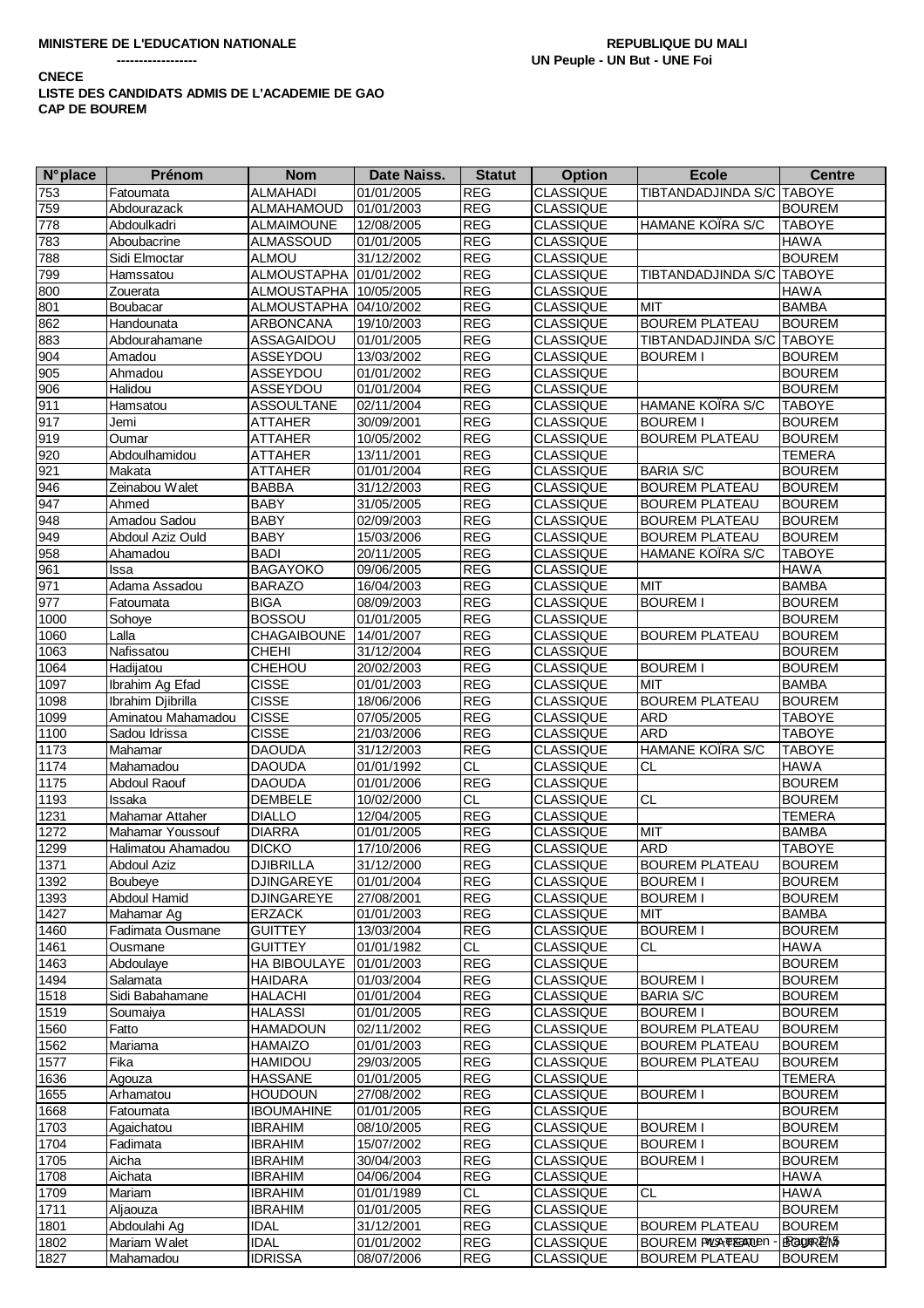### **CNECE** LISTE DES CANDIDATS ADMIS DE L'ACADEMIE DE GAO **CAP DE BOUREM**

| <b>N°</b> place | <b>Prénom</b>              | <b>Nom</b>       | Date Naiss. | <b>Statut</b>   | <b>Option</b>                 | <b>Ecole</b>          | <b>Centre</b>                  |
|-----------------|----------------------------|------------------|-------------|-----------------|-------------------------------|-----------------------|--------------------------------|
| 1877            | Ramata                     | <b>ILIASSOUM</b> | 01/01/2004  | <b>REG</b>      | <b>CLASSIQUE</b>              |                       | <b>BOUREM</b>                  |
| 1901            | Aminatou                   | <b>ISSA</b>      | 24/08/2001  | <b>REG</b>      | <b>CLASSIQUE</b>              | <b>BOUREM PLATEAU</b> | <b>BOUREM</b>                  |
| 1924            | Ousmane                    | <b>ISSOUFI</b>   | 15/07/2002  | <b>REG</b>      | <b>CLASSIQUE</b>              | <b>BOUREM I</b>       | <b>BOUREM</b>                  |
| 1956            | Aïssata                    | <b>ISSOUFOU</b>  | 27/07/2003  | <b>REG</b>      | <b>CLASSIQUE</b>              | <b>BOUREM PLATEAU</b> | <b>BOUREM</b>                  |
| 1989            | Niamé                      | <b>KIDA</b>      | 08/03/2007  | <b>REG</b>      | <b>CLASSIQUE</b>              | <b>BOUREM I</b>       | <b>BOUREM</b>                  |
| 1990            | Djono Mamoutou             | <b>KIDA</b>      | 27/08/2005  | <b>REG</b>      | <b>CLASSIQUE</b>              | <b>BOUREM I</b>       | <b>BOUREM</b>                  |
| 2085            | Fatimata                   | MAHAMADOU        | 31/12/2003  | <b>REG</b>      | <b>CLASSIQUE</b>              | <b>BOUREM I</b>       | <b>BOUREM</b>                  |
| 2086            | Issaka                     | <b>MAHAMADOU</b> | 31/12/2002  | <b>REG</b>      | <b>CLASSIQUE</b>              |                       | <b>BOUREM</b>                  |
| 2087            | Toulla                     | MAHAMADOU        | 05/09/1967  | $\overline{CL}$ | <b>CLASSIQUE</b>              | <b>CL</b>             | <b>BOUREM</b>                  |
| 2088            | Faissal                    | MAHAMADOU        | 24/07/2003  | REG             | <b>CLASSIQUE</b>              | <b>BOUREM PLATEAU</b> | <b>BOUREM</b>                  |
| 2127            | Hidia                      | MAHAMANE         | 28/12/2002  | <b>REG</b>      | CLASSIQUE                     | <b>BOUREM I</b>       | <b>BOUREM</b>                  |
| 2129            | Maoudata                   | MAHAMANE         | 01/01/1997  | <b>CL</b>       | <b>CLASSIQUE</b>              | CL                    | <b>HAWA</b>                    |
| 2130            | Assaliou                   | <b>MAHAMANE</b>  | 21/12/2003  | <b>REG</b>      | <b>CLASSIQUE</b>              | <b>BOUREM PLATEAU</b> | <b>BOUREM</b>                  |
| 2131            | Hadizatou                  | MAHAMANE         | 01/08/2001  | <b>REG</b>      | <b>CLASSIQUE</b>              | <b>BOUREM PLATEAU</b> | <b>BOUREM</b>                  |
| 2132            | Fatouma                    | MAHAMANE         | 21/10/2002  | <b>REG</b>      | CLASSIQUE                     | <b>BOUREM PLATEAU</b> | <b>BOUREM</b>                  |
| 2133            | Hachietou                  | MAHAMANE         | 26/07/1995  | <b>CL</b>       | <b>CLASSIQUE</b>              | <b>CL</b>             | <b>BOUREM</b>                  |
| 2177            | Attayoub Ag                | <b>MAHMOUD</b>   | 31/12/2002  | <b>REG</b>      | <b>CLASSIQUE</b>              | <b>BOUREM PLATEAU</b> | <b>BOUREM</b>                  |
| 2274            | Mohamed Alher Bossou MAIGA |                  | 10/11/2007  | <b>REG</b>      | <b>CLASSIQUE</b>              | HAMANE KOIRA S/C      | <b>TABOYE</b>                  |
| 2275            | Almoukamoutou              | <b>MAIGA</b>     | 21/10/2004  | <b>REG</b>      | <b>CLASSIQUE</b>              | <b>BOUREM I</b>       | <b>BOUREM</b>                  |
| 2276            | Kadidia                    | <b>MAIGA</b>     | 13/01/2003  | <b>REG</b>      | <b>CLASSIQUE</b>              | <b>BOUREM I</b>       | <b>BOUREM</b>                  |
| 2277            | Ibrahim Attaher            | <b>MAIGA</b>     | 25/02/2004  | <b>REG</b>      | <b>CLASSIQUE</b>              | <b>BOUREM I</b>       | <b>BOUREM</b>                  |
| 2278            | Farimata                   | <b>MAIGA</b>     | 25/03/2004  | <b>REG</b>      | <b>CLASSIQUE</b>              | <b>BOUREM I</b>       | <b>BOUREM</b>                  |
| 2281            | Souleymane Mahamane MAIGA  |                  | 01/01/2006  | <b>REG</b>      | <b>CLASSIQUE</b>              | <b>BOUREM I</b>       | <b>BOUREM</b>                  |
| 2282            | Alousseini Sadou           | <b>MAIGA</b>     | 10/03/2004  | <b>REG</b>      | <b>CLASSIQUE</b>              | <b>BOUREM I</b>       | <b>BOUREM</b>                  |
| 2283            | Habibatou                  | <b>MAIGA</b>     | 18/04/2005  | <b>REG</b>      | <b>CLASSIQUE</b>              | <b>BOUREM I</b>       | <b>BOUREM</b>                  |
| 2289            | <b>Bouchira</b>            | <b>MAIGA</b>     | 24/10/2004  | <b>REG</b>      | ARABE                         | DAR ALHADIS           | <b>BOUREM</b>                  |
| 2290            | Hamidou Aliou              | <b>MAIGA</b>     | 31/12/2002  | <b>REG</b>      | ARABE                         | <b>DAR ALHADIS</b>    | <b>BOUREM</b>                  |
| 2291            | Houwailidi Almahadi        | <b>MAIGA</b>     | 28/09/2005  | <b>REG</b>      | ARABE                         | DAR ALHADIS           | <b>BOUREM</b>                  |
| 2293            | Arkiyata Mahfouz           | <b>MAIGA</b>     | 03/06/2005  | <b>REG</b>      | <b>CLASSIQUE</b>              |                       | <b>HAWA</b>                    |
| 2294            | Issoumagal                 | <b>MAIGA</b>     | 20/03/2004  | <b>REG</b>      | <b>CLASSIQUE</b>              |                       | <b>HAWA</b>                    |
| 2296            | Abdrahamane                | <b>MAIGA</b>     | 18/11/2005  | <b>REG</b>      | ARABE                         | <b>FOURKANE</b>       | <b>TEMERA</b>                  |
| 2297            | Mahamar Abidadari          | <b>MAIGA</b>     | 05/06/2005  | <b>REG</b>      | ARABE                         | <b>FOURKANE</b>       | <b>TEMERA</b>                  |
| 2301            | Talamietou Halidou         | <b>MAIGA</b>     | 15/08/2006  | <b>REG</b>      | ARABE                         | <b>FOURKANE</b>       | <b>TEMERA</b>                  |
| 2302            | Ibrahim Harouna            | <b>MAIGA</b>     | 12/02/2006  | <b>REG</b>      | ARABE                         | <b>FOURKANE</b>       | <b>TEMERA</b>                  |
| 2303            | Abdoulhalimou Ibrahim      | <b>MAIGA</b>     | 07/08/2005  | <b>REG</b>      | ARABE                         | <b>FOURKANE</b>       | <b>TEMERA</b>                  |
| 2305            | Fiadaoussou Mohamed        | <b>MAIGA</b>     | 03/05/2006  | <b>REG</b>      | ARABE                         | <b>FOURKANE</b>       | <b>TEMERA</b>                  |
| 2306            | Housseini Ousmane          | <b>MAIGA</b>     | 04/02/2006  | <b>REG</b>      | ARABE                         | <b>FOURKANE</b>       | <b>TEMERA</b>                  |
| 2311            | Karimatou Souleymane       | <b>MAIGA</b>     | 20/10/2006  | <b>REG</b>      | ARABE                         | <b>FOURKANE</b>       | <b>TEMERA</b>                  |
| 2313            | Mouniratou Yacouba         | <b>MAIGA</b>     | 03/05/2006  | <b>REG</b>      | ARABE                         | <b>FOURKANE</b>       | <b>TEMERA</b>                  |
| 2316            | Abdoulahi Mahamad          | <b>MAIGA</b>     | 06/09/2005  | <b>REG</b>      | ARABE                         | <b>FOURKANE</b>       | <b>TEMERA</b>                  |
| 2318            | Yacouba Moussa             | <b>MAIGA</b>     | 01/01/2004  | <b>REG</b>      | ARABE                         | <b>FOURKANE</b>       | <b>TEMERA</b>                  |
| 2911            | Sagaïdou Agaly             | <b>MAÏGA</b>     | 01/01/2003  | <b>REG</b>      | <b>CLASSIQUE</b>              | MIT                   | <b>BAMBA</b>                   |
| 2912            | Aboubacrine Mohamed        | MAIGA            | 01/01/2003  | <b>REG</b>      | CLASSIQUE                     | MIT                   | <b>BAMBA</b>                   |
| 2914            | Oumar Sidi                 | <b>MAIGA</b>     | 01/01/2003  | <b>REG</b>      | <b>CLASSIQUE</b>              | MIT                   | <b>BAMBA</b>                   |
| 2916            | Mousléhoun Mouhamar        | <b>MAÏGA</b>     | 10/04/2004  | <b>REG</b>      | <b>CLASSIQUE</b>              | MIT                   | <b>BAMBA</b>                   |
| 2920            | Aliou                      | MAÏGA            | 01/08/2004  | <b>REG</b>      | <b>CLASSIQUE</b>              | <b>KERMACHOUE S/C</b> | <b>BAMBA</b>                   |
| 2923            | Halimatou Alhader          | <b>MAÏGA</b>     | 14/08/2004  | <b>REG</b>      | CLASSIQUE                     | <b>KERMACHOUE S/C</b> | <b>BAMBA</b>                   |
|                 | Hamsatou Alhader           | <b>MAÏGA</b>     | 15/07/2003  | REG             | <b>CLASSIQUE</b>              | <b>KERMACHOUE S/C</b> | <b>BAMBA</b>                   |
| 2924<br>2927    | Hardiata Mahamar           | <b>MAÏGA</b>     | 22/09/2003  | <b>REG</b>      | <b>CLASSIQUE</b>              | <b>GARBAME S/C</b>    | <b>BAMBA</b>                   |
| 2928            | Mahamar Mahamadine         | <b>MAÏGA</b>     | 01/02/2005  | REG             | <b>CLASSIQUE</b>              | MIT                   | <b>BAMBA</b>                   |
| 2929            | Agaichatou                 | MAÏGA            | 20/07/2004  | <b>REG</b>      | <b>CLASSIQUE</b>              | <b>BOUREM PLATEAU</b> | <b>BOUREM</b>                  |
|                 | Abdoul Wadoudou            | MAÏGA            | 12/07/2001  | REG             | <b>CLASSIQUE</b>              | <b>BOUREM PLATEAU</b> | <b>BOUREM</b>                  |
| 2930<br>2931    | Alassane                   | <b>MAÏGA</b>     | 31/12/2004  | REG             | <b>CLASSIQUE</b>              | <b>BOUREM PLATEAU</b> | <b>BOUREM</b>                  |
| 2932            |                            | <b>MAÏGA</b>     |             | <b>REG</b>      |                               |                       |                                |
| 2933            | Hadijatou<br>Harerata      | MAÏGA            | 31/12/2001  | <b>REG</b>      | CLASSIQUE<br><b>CLASSIQUE</b> | <b>BOUREM PLATEAU</b> | <b>BOUREM</b><br><b>BOUREM</b> |
|                 |                            |                  | 25/06/2005  |                 |                               | <b>BOUREM PLATEAU</b> |                                |
| 2934            | Noradini Soufyana          | MAÏGA            | 01/01/2002  | REG             | CLASSIQUE                     | <b>BOUREM PLATEAU</b> | <b>BOUREM</b>                  |
| 2936<br>2937    | Zali Mahamane              | <b>MAÏGA</b>     | 28/07/2004  | REG             | <b>CLASSIQUE</b>              | <b>BOUREM PLATEAU</b> | <b>BOUREM</b>                  |
|                 | Amadou Souma               | <b>MAÏGA</b>     | 19/11/2005  | <b>REG</b>      | CLASSIQUE                     | <b>BOUREM PLATEAU</b> | <b>BOUREM</b>                  |
| 2939            | Oumou Kalsoumou            | <b>MAÏGA</b>     | 27/02/2006  | <b>REG</b>      | <b>CLASSIQUE</b>              | <b>ARD</b>            | <b>TABOYE</b>                  |
| 2941            | Zidata                     | <b>MAÏGA</b>     | 19/01/2006  | <b>REG</b>      | <b>CLASSIQUE</b>              | ARD                   | <b>TABOYE</b>                  |
| 2943            | Abdoul Fatah               | <b>MAÏGA</b>     | 18/11/2005  | <b>REG</b>      | CLASSIQUE                     | <b>ARD</b>            | <b>TABOYE</b>                  |
| 2944            | Habibatou                  | <b>MAÏGA</b>     | 11/02/2006  | REG             | <b>CLASSIQUE</b>              | <b>ARD</b>            | <b>TABOYE</b>                  |
| 2946            | Zeinabou                   | <b>MAÏGA</b>     | 01/01/2005  | REG             | <b>CLASSIQUE</b>              |                       | <b>TEMERA</b>                  |
| 2947            | Souma Mahamar              | <b>MAÏGA</b>     | 31/12/2005  | <b>REG</b>      | CLASSIQUE                     |                       | <b>TEMERA</b>                  |
| 2948            | Agaïchatou Adama           | <b>MAÏGA</b>     | 01/01/2003  | <b>REG</b>      | <b>CLASSIQUE</b>              | ws-examen             | <b>TEEIGNE B</b> /A5           |
| 2949            | Alkarimatou Ismaila        | <b>MAÏGA</b>     | 13/09/2004  | <b>REG</b>      | CLASSIQUE                     |                       | <b>TEMERA</b>                  |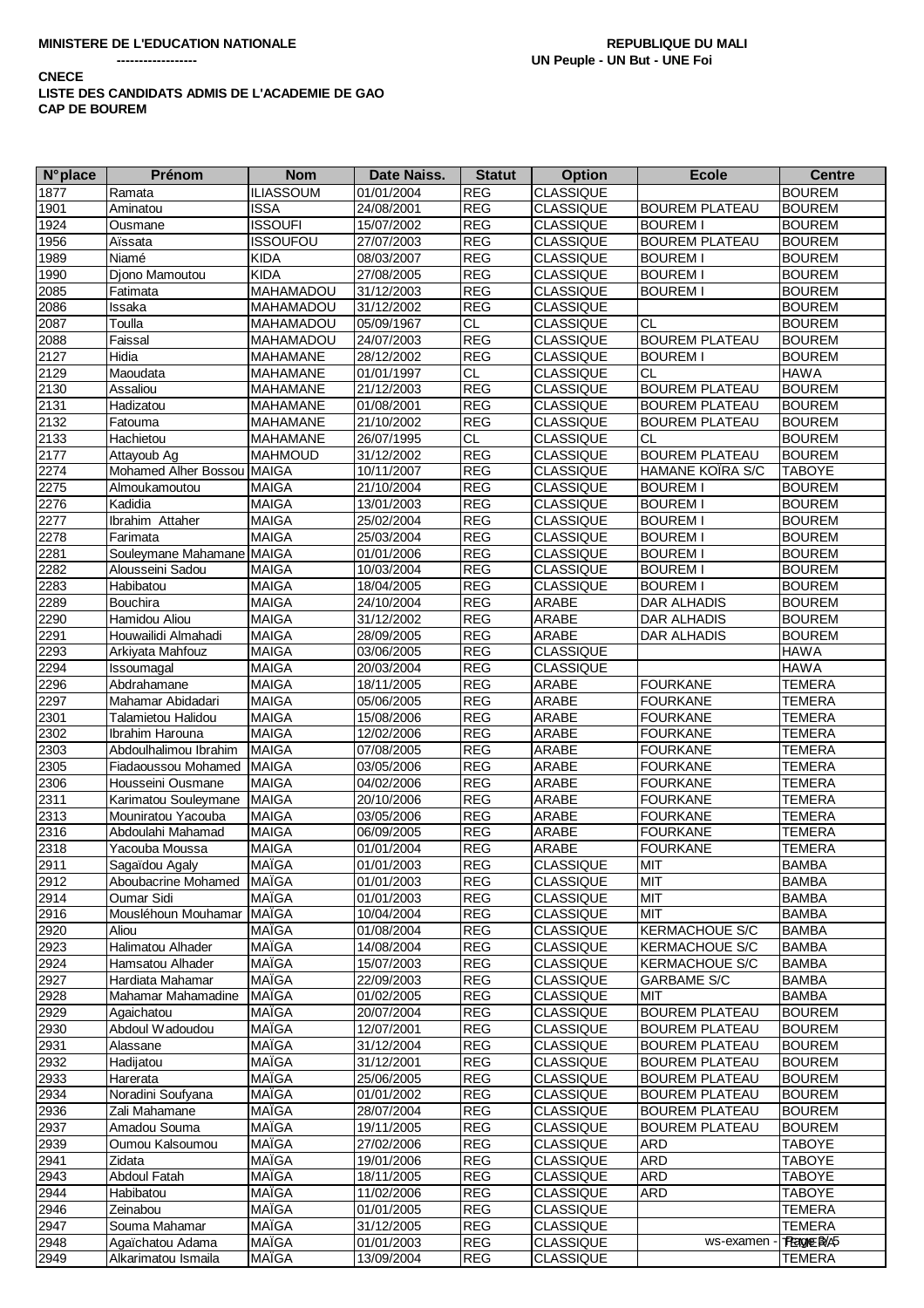**CNECE** 

# LISTE DES CANDIDATS ADMIS DE L'ACADEMIE DE GAO **CAP DE BOUREM**

| <b>N°</b> place  | Prénom                | <b>Nom</b>                | Date Naiss. | <b>Statut</b> | <b>Option</b>    | <b>Ecole</b>                 | <b>Centre</b> |
|------------------|-----------------------|---------------------------|-------------|---------------|------------------|------------------------------|---------------|
| 2950             | Salamata Mahamar      | <b>MAÏGA</b>              | 22/03/2004  | <b>REG</b>    | <b>CLASSIQUE</b> |                              | <b>TEMERA</b> |
| 2951             | Abdoulmoutalibi       | <b>MAÏGA</b>              | 30/10/2004  | <b>REG</b>    | ARABE            | EL HADJI MOUSSA              | <b>TEMERA</b> |
| 2952             | Zakariaya             | <b>MAÏGA</b>              | 30/04/2004  | <b>REG</b>    | ARABE            | EL HADJI MOUSSA              | <b>TEMERA</b> |
| 2955             | Nouradini             | <b>MAÏGA</b>              | 31/12/2004  | <b>REG</b>    | ARABE            | EL HADJI MOUSSA              | <b>TEMERA</b> |
| 2958             | Bouchirata Agaimadidi | <b>MAÏGA</b>              | 01/01/2003  | <b>REG</b>    | <b>ARABE</b>     | EL HADJI MOUSSA              | <b>TEMERA</b> |
| 2960             | <b>Teya Diddy</b>     | <b>MAÏGA</b>              | 01/01/2002  | <b>REG</b>    | <b>CLASSIQUE</b> | <b>BARIA S/C</b>             | <b>BOUREM</b> |
| 2961             | Aliou                 | MAÏGA                     | 31/12/2006  | <b>REG</b>    | ARABE            | <b>TINSAKOU</b>              | <b>TEMERA</b> |
| 2962             | Abdoussamadou         | <b>MAÏGA</b>              | 31/12/2005  | <b>REG</b>    | ARABE            | <b>TINSAKOU</b>              | <b>TEMERA</b> |
| 2963             | Aïcha                 | <b>MAÏGA</b>              | 08/07/2005  | <b>REG</b>    | <b>ARABE</b>     | <b>TINSAKOU</b>              | <b>TEMERA</b> |
| 2964             | Oumou                 | <b>MAÏGA</b>              | 31/12/2005  | <b>REG</b>    | ARABE            | TINSAKOU                     | <b>TEMERA</b> |
| 2965             | Mariama               | MAÏGA                     | 31/12/2004  | <b>REG</b>    | ARABE            | <b>TINSAKOU</b>              | <b>TEMERA</b> |
| 3009             | Mariama               | <b>MAKIMOU</b>            | 28/07/2002  | <b>REG</b>    | <b>CLASSIQUE</b> | <b>BOUREM PLATEAU</b>        | <b>BOUREM</b> |
| 3020             | Abou Azidi            | <b>MAOULOUD</b>           | 01/01/2006  | <b>REG</b>    | <b>CLASSIQUE</b> |                              | <b>BOUREM</b> |
| 3044             | Madina                | <b>MINT KASSAM</b>        | 01/01/2001  | <b>REG</b>    | <b>CLASSIQUE</b> | <b>BOUREM I</b>              | <b>BOUREM</b> |
| 3046             | M'seguida             | <b>MINT TALLA</b>         | 01/01/2002  | <b>REG</b>    | <b>CLASSIQUE</b> | <b>BOUREM I</b>              | <b>BOUREM</b> |
| 3049             | Hadijatou             | <b>MOCTAR</b>             | 20/07/2003  | <b>REG</b>    | CLASSIQUE        | <b>BOUREM I</b>              | <b>BOUREM</b> |
| 3063             | Handounata            | <b>MOHAMANE</b>           | 31/12/2002  | <b>REG</b>    | <b>CLASSIQUE</b> | <b>BOUREM PLATEAU</b>        | <b>BOUREM</b> |
| 3075             | Assaliha              | <b>MOHAMED</b>            | 11/03/2005  | <b>REG</b>    | <b>CLASSIQUE</b> |                              | <b>BOUREM</b> |
| 3136             | Mohamed Lamine        | <b>MOHAMED</b>            | 12/04/2004  | <b>REG</b>    | <b>ARABE</b>     | <b>DAR ALHADIS</b>           | <b>BOUREM</b> |
| 3140             | Abdoulkarim           | <b>MOHAMED</b>            | 31/12/2002  | REG           | <b>CLASSIQUE</b> |                              | <b>HAWA</b>   |
| 3143             | Koutoum               | <b>MOHAMED</b>            | 07/04/2005  | REG           | <b>CLASSIQUE</b> | <b>BOUREM I</b>              | <b>BOUREM</b> |
| $\frac{1}{3144}$ | Arkiétou              | <b>MOHAMED</b>            | 26/02/2002  | REG           | <b>CLASSIQUE</b> | <b>BOUREM I</b>              | <b>BOUREM</b> |
| 3145             | Mahamane              | <b>MOHAMED</b>            | 01/01/1979  | <b>CL</b>     | <b>CLASSIQUE</b> | <b>CL</b>                    | <b>BOUREM</b> |
| 3146             | Mahamane              | <b>MOHAMED</b>            | 24/05/2001  | <b>REG</b>    | CLASSIQUE        | <b>BOUREM PLATEAU</b>        | <b>BOUREM</b> |
| $3152$           | Fatoumata             | <b>MOHAMED</b>            | 13/04/2003  | <b>REG</b>    | <b>CLASSIQUE</b> | <b>BOUREM PLATEAU</b>        | <b>BOUREM</b> |
| 3195             | Aïcha                 | <b>MOHOMONE</b>           | 31/12/2005  | <b>REG</b>    | <b>CLASSIQUE</b> | <b>BOUREM PLATEAU</b>        | <b>BOUREM</b> |
| 3235             | Fadimata              | <b>MOUSSA</b>             | 01/01/2002  | <b>REG</b>    | <b>CLASSIQUE</b> | <b>MIT</b>                   | <b>BAMBA</b>  |
| 3304             | Aljadadatou           | MOUZOUDOU                 | 20/12/2002  | CL            | <b>CLASSIQUE</b> | <b>CL</b>                    | <b>HAWA</b>   |
| 3328             | Mouazou               | <b>NOUMANA</b>            | 01/01/2002  | <b>REG</b>    | CLASSIQUE        | <b>BOUREM PLATEAU</b>        | <b>BOUREM</b> |
| 3340             | Tahiroum              | OMOROU                    | 31/12/2003  | <b>REG</b>    | ARABE            | <b>DAR ALHADIS</b>           | <b>BOUREM</b> |
| 3351             | Boudama               | <b>OULD CHEICK</b>        | 07/10/2004  | <b>REG</b>    | <b>CLASSIQUE</b> | <b>BOUREM I</b>              | <b>BOUREM</b> |
| 3396             | Haoulatou             | <b>OUSMANA</b>            | 08/10/2004  | <b>REG</b>    | CLASSIQUE        | <b>BOUREM I</b>              | <b>BOUREM</b> |
| 3435             | Anoussouradine        | <b>SADIDI</b>             | 01/01/2006  | <b>REG</b>    | CLASSIQUE        |                              | <b>BOUREM</b> |
| 3438             | Bouraidata            | SADOU                     | 23/04/2003  | <b>REG</b>    | <b>CLASSIQUE</b> |                              | <b>HAWA</b>   |
| 3460             | Mohamed Elmohamed     | <b>SALIHA</b>             | 01/01/2001  | <b>REG</b>    | <b>CLASSIQUE</b> |                              | <b>BOUREM</b> |
| 3461             | Zeinabou              | <b>SALIHA</b>             | 01/01/2001  | <b>REG</b>    | <b>CLASSIQUE</b> |                              | <b>BOUREM</b> |
| 3478             | Amou                  | SAMAKE                    | 11/06/2004  | <b>REG</b>    | <b>CLASSIQUE</b> | <b>BOUREM I</b>              | <b>BOUREM</b> |
| 3479             | Alhanafi              | <b>SAMAKE</b>             | 31/12/2004  | <b>REG</b>    | <b>CLASSIQUE</b> |                              | <b>TEMERA</b> |
| 3512             | Boubacar              | SAYE                      | 26/05/1996  | <b>CL</b>     | <b>CLASSIQUE</b> | <b>CL</b>                    | <b>TEMERA</b> |
| 3552             | Abdoul Wahab          | SIDI MOHAMED              | 01/01/2003  | <b>REG</b>    | <b>CLASSIQUE</b> |                              | <b>BOUREM</b> |
| 3553             | Sada                  | <b>SIDI MOHAMED</b>       | 01/01/2005  | <b>REG</b>    | <b>CLASSIQUE</b> |                              | <b>BOUREM</b> |
| 3554             | Ousmane               | SIDI MOHAMED 01/01/2005   |             | REG           | <b>CLASSIQUE</b> |                              | <b>BOUREM</b> |
| 3555             | Ali Ould              | SIDI MOHAMED   10/12/2003 |             | <b>REG</b>    | <b>CLASSIQUE</b> | <b>BOUREM PLATEAU</b>        | <b>BOUREM</b> |
| 3600             | Sidi Mohamed          | SOULEYMANE                | 23/07/2004  | <b>REG</b>    | <b>CLASSIQUE</b> | <b>BOUREM I</b>              | <b>BOUREM</b> |
| 3625             | Agaïchatou            | SOUMAGUEL                 | 07/10/2001  | <b>REG</b>    | <b>CLASSIQUE</b> | <b>BOUREM PLATEAU</b>        | <b>BOUREM</b> |
| 3645             | Saleye                | SOUMANA                   | 01/01/2001  | <b>REG</b>    | <b>CLASSIQUE</b> | <b>BOUREM I</b>              | <b>BOUREM</b> |
| 3673             | Abacar                | <b>SOUMEYLA</b>           | 09/10/2004  | <b>REG</b>    | <b>CLASSIQUE</b> | <b>BOUREM I</b>              | <b>BOUREM</b> |
| 3688             | <b>Iliazid</b>        | <b>TAMI</b>               | 01/01/2005  | <b>REG</b>    | <b>CLASSIQUE</b> |                              | <b>BOUREM</b> |
| 3735             | Oumou Kaltoum         | <b>TOURE</b>              | 03/06/2004  | <b>REG</b>    | <b>CLASSIQUE</b> | <b>BOUREM I</b>              | <b>BOUREM</b> |
| 3736             | Mariam Boubeye        | <b>TOURE</b>              | 31/12/2002  | <b>REG</b>    | <b>CLASSIQUE</b> | <b>BOUREM I</b>              | <b>BOUREM</b> |
| 3737             | Ousmane Alhamis       | <b>TOURE</b>              | 31/12/2002  | <b>REG</b>    | <b>CLASSIQUE</b> | <b>BOUREM I</b>              | <b>BOUREM</b> |
| 3739             | Zalihatou Sidi        | <b>TOURE</b>              | 20/08/2004  | <b>REG</b>    | <b>CLASSIQUE</b> | <b>BOUREM I</b>              | <b>BOUREM</b> |
| 3750             | Almatar Hada          | <b>TOURE</b>              | 06/04/2003  | <b>REG</b>    | <b>CLASSIQUE</b> | <b>BOUREM PLATEAU</b>        | <b>BOUREM</b> |
| 3754             | Mariama               | <b>TOURE</b>              | 15/01/2005  | <b>REG</b>    | <b>CLASSIQUE</b> | <b>ARD</b>                   | <b>TABOYE</b> |
| 3756             | Aguissa               | <b>TOURE</b>              | 31/12/2006  | <b>REG</b>    | ARABE            | TINSAKOU                     | <b>TEMERA</b> |
| 3757             | Fatoumata             | <b>TOURE</b>              | 31/12/2005  | <b>REG</b>    | ARABE            | TINSAKOU                     | <b>TEMERA</b> |
| 3758             | Marjanatou            | <b>TOURE</b>              | 31/12/2006  | <b>REG</b>    | ARABE            | <b>TINSAKOU</b>              | <b>TEMERA</b> |
| 3759             | Imadadine             | <b>TOURE</b>              | 31/12/2005  | <b>REG</b>    | ARABE            | <b>TINSAKOU</b>              | <b>TEMERA</b> |
| 3760             | Zeinabou              | <b>TOURE</b>              | 26/07/1999  | <b>CL</b>     | <b>CLASSIQUE</b> | <b>CL</b>                    | <b>HAWA</b>   |
| 4049             | Aïssa                 | TRAORE                    | 09/03/2003  | <b>REG</b>    | <b>CLASSIQUE</b> |                              | <b>TEMERA</b> |
| 4087             | Sidi Mohamed          | WAKILOU                   | 27/10/2004  | <b>REG</b>    | ARABE            | <b>EL HADJI MOUSSA</b>       | <b>TEMERA</b> |
| 4095             | Asmao                 | YACOUBA                   | 01/01/2003  | <b>REG</b>    | <b>CLASSIQUE</b> | <b>BOUREM I</b>              | <b>BOUREM</b> |
| 4118             | Hayrounissa I         | YAHIA                     | 01/01/2006  | <b>REG</b>    | ARABE            |                              | <b>TEMERA</b> |
| 4132             | Aboubacrine Ag        | YATTARA                   | 31/12/2003  | <b>REG</b>    | <b>CLASSIQUE</b> | <b>BOUREM I</b>              | <b>BOUREM</b> |
| 4133             | Nouhoum Mohamed       | YATTARA                   | 15/10/2002  | <b>REG</b>    | <b>CLASSIQUE</b> | <b>BOUREM PALSA TEGANDEN</b> | BRagleR4E/M5  |
|                  | Attikou               | YOUNOUSSOU                |             | <b>REG</b>    |                  |                              |               |
| 4218             |                       |                           | 25/12/2003  |               | <b>CLASSIQUE</b> | <b>BOUREM PLATEAU</b>        | <b>BOUREM</b> |